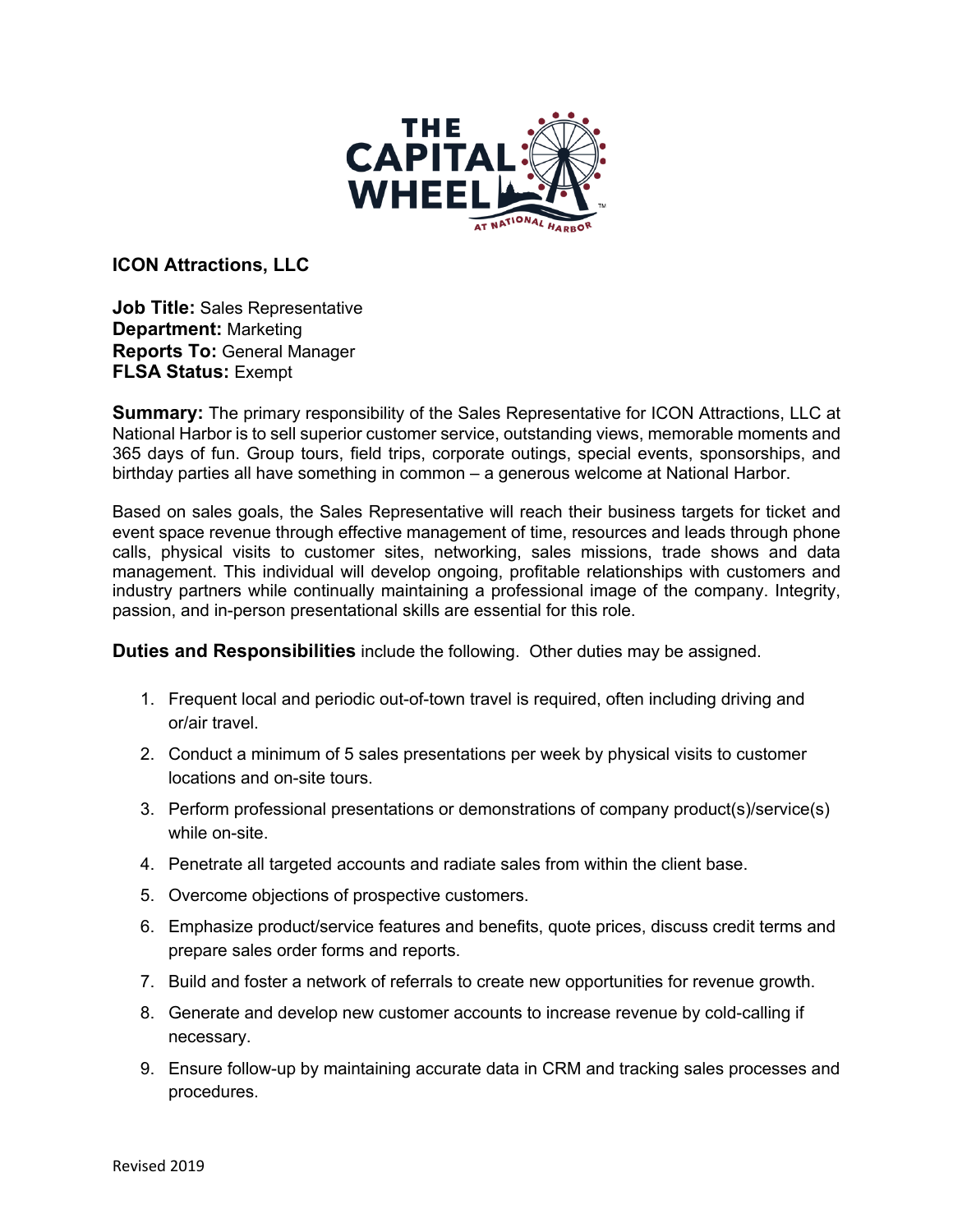- 10. Always maintain professionalism, tact, diplomacy, and sensitivity to portray the company in a positive manner.
- 11. Actively manage call schedule to adequately cover assigned territory in a time-efficient manner.
- 12. Use marketing data using applicable sales management software tools to maximize sales efficiency and effectiveness.
- 13. Maintain accurate records, including sales call reports, expense reimbursement forms, billing invoices, and other documentation.
- 14. Complete and submit weekly, monthly and annual sales reports.
- 15. Periodically conduct information-only presentations, such as seminars, trade show demonstrations, and other efforts.

## **Qualifications:**

To perform this job successfully, an individual must be able to perform each essential duty satisfactorily. The requirements listed below are representative of the knowledge, skill, and/or ability required. Reasonable accommodations may be made to enable individuals with disabilities to perform the essential functions.

### **Language Ability:**

Ability to read and comprehend simple instructions, short correspondence, and memos. Ability to write business correspondence. Ability to effectively present information in one-on-one and small group situations to customers, clients, and other employees of the organization. Has oral and written proficiency in the English language.

## **Math Ability:**

Ability to add and subtract two-digit numbers and multiply and divide with 10s and 100s. Ability to perform these operations using units of American money and weight measurement, volume, and distance.

## **Reasoning Ability:**

Ability to solve practical problems and deal with a variety of concrete variables in situations where only limited standardization exists. Ability to interpret various instructions furnished in written, oral, diagram, or schedule form.

## **Education/Experience:**

- Bachelor's degree Preferred or three years of direct work experience in an external sales capacity
- Success in qualifying opportunities involving multiple key decision-makers

## **Knowledge, Skills, and Other Abilities:**

- Customer service skills
- Time management
- Professionalism
- Exemplary written and oral communication skills